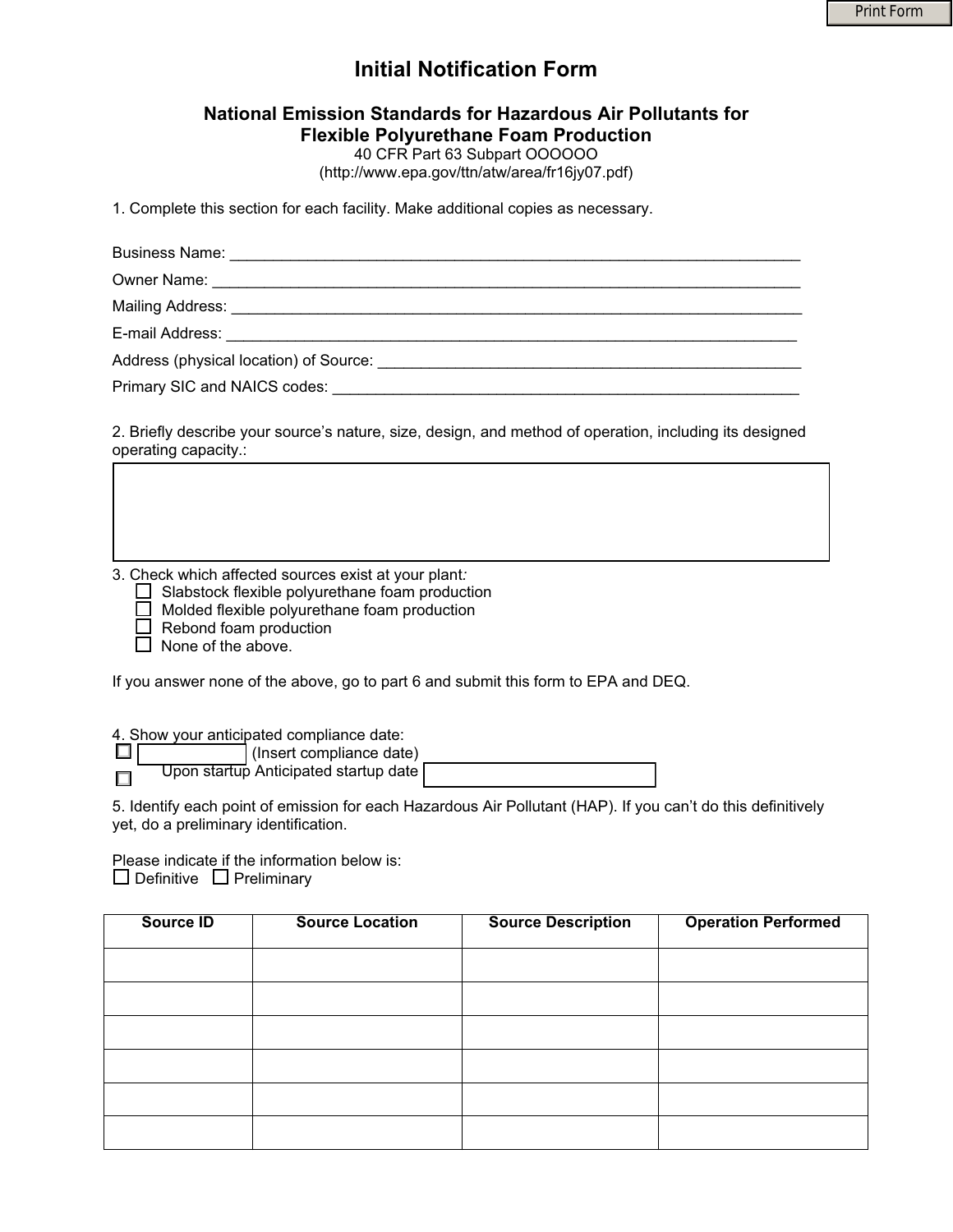## 6. **CERTIFICATION**

I certify that, based on information and belief formed after reasonable inquiry, the statements and information in this report and the supporting enclosures are true, accurate and complete.

### **Print or type the name and title of the "Responsible Official\*" for the plant:**

Name of Responsible Official Title Title Phone Number

#### \*A "Responsible Official" can be:

- The president, vice-president, secretary, or treasurer of the company who owns the plant
- The owner of the plant
- The plant engineer or supervisor
- A government official if the plant is owned by the Federal, State, City, or County government
- $\bullet$  A ranking military officer if the plant is located on a military base

Signature of "Responsible Official" Date

## **Please keep a copy of this form for your records.**

#### **Mail the original to:**

Region 10 Office of the EPA Director, Office of Air, Waste and Toxics 1200 6<sup>th</sup> Ave., Suite 900, OAQ-107 Seattle, WA 98101

# **Mail or fax a copy to:**

Department of Environmental Quality Attn: Jerry Ebersole 811 SW Sixth Ave Portland, OR 97204 Fax: 503-229-5675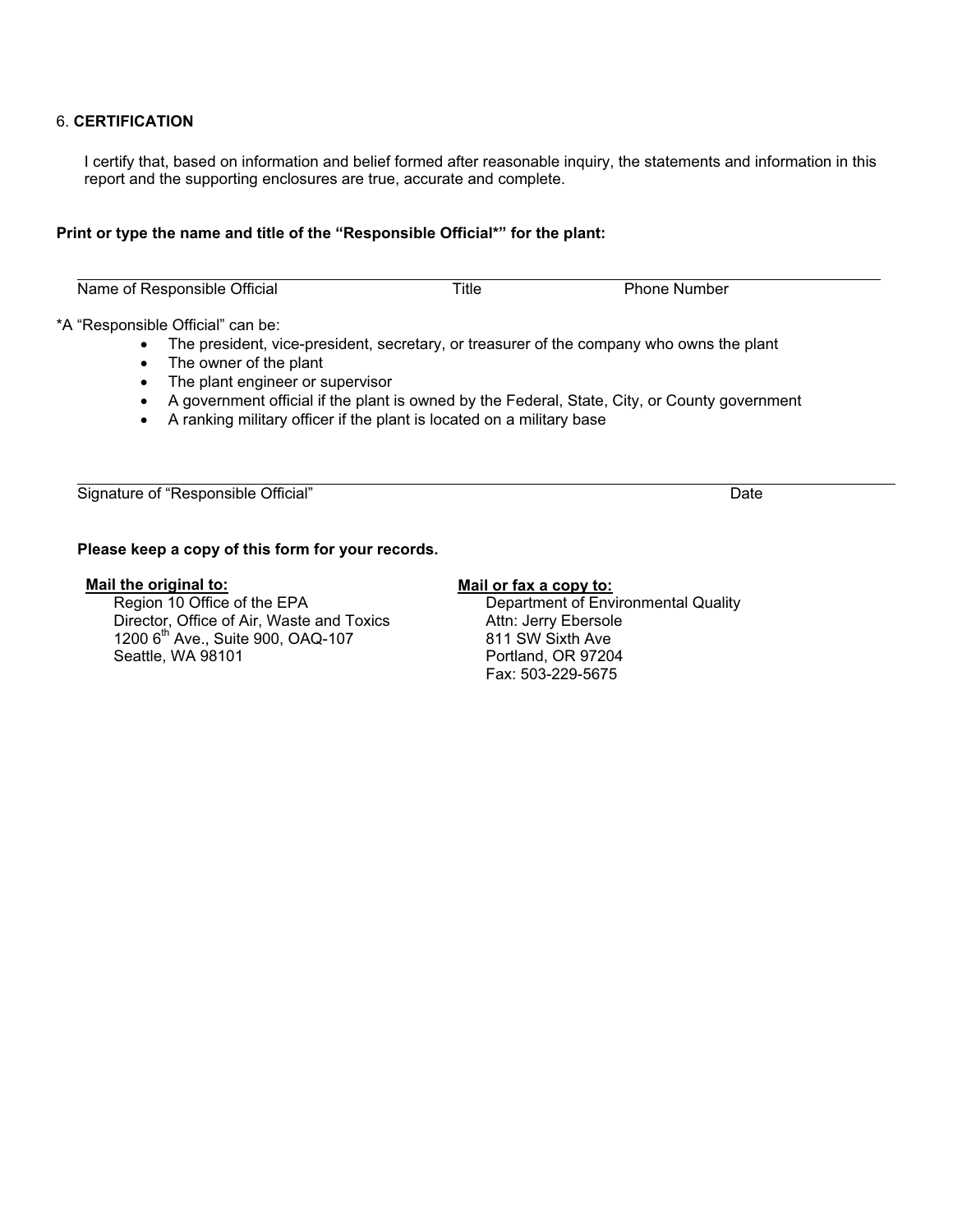# **Notification of Compliance Status**

# **National Emission Standards for Hazardous Air Pollutants for Flexible Polyurethane Foam Production**

40 CFR Part 63 Subpart OOOOOO (http://www.epa.gov/ttn/atw/area/fr16jy07.pdf)

1. Complete this section for each **slabstock, molded, or rebond** facility. Make additional copies as necessary.

| E-mail Address: <u>Communications</u> of the mail Address: |  |  |
|------------------------------------------------------------|--|--|
|                                                            |  |  |
|                                                            |  |  |

# 2. Fill out only if you produce **Slabstock foam**. Otherwise, go to part 3:

### (a) List your diisocyanate storage vessels and the type of control you use:

| <b>Diisocyanate Storage Vessel</b> | <b>Type of control</b> |
|------------------------------------|------------------------|
|                                    |                        |
|                                    |                        |
|                                    |                        |
|                                    |                        |
|                                    |                        |

(b) If transfer pumps are in diisocyanate service, record the type of control you will use for each transfer pump:

| Transfer pump in diisocyanate service | <b>Type of control</b> |  |
|---------------------------------------|------------------------|--|
|                                       |                        |  |
|                                       |                        |  |
|                                       |                        |  |
|                                       |                        |  |
|                                       |                        |  |

(c) My slabstock processes are complying with the **emission point specific limit** under §§63.1294 through 63.1298:

Yes

 $\Box$  No

**If yes**, complete tables C1, C2 and C3 on the next page; otherwise, go to part 3.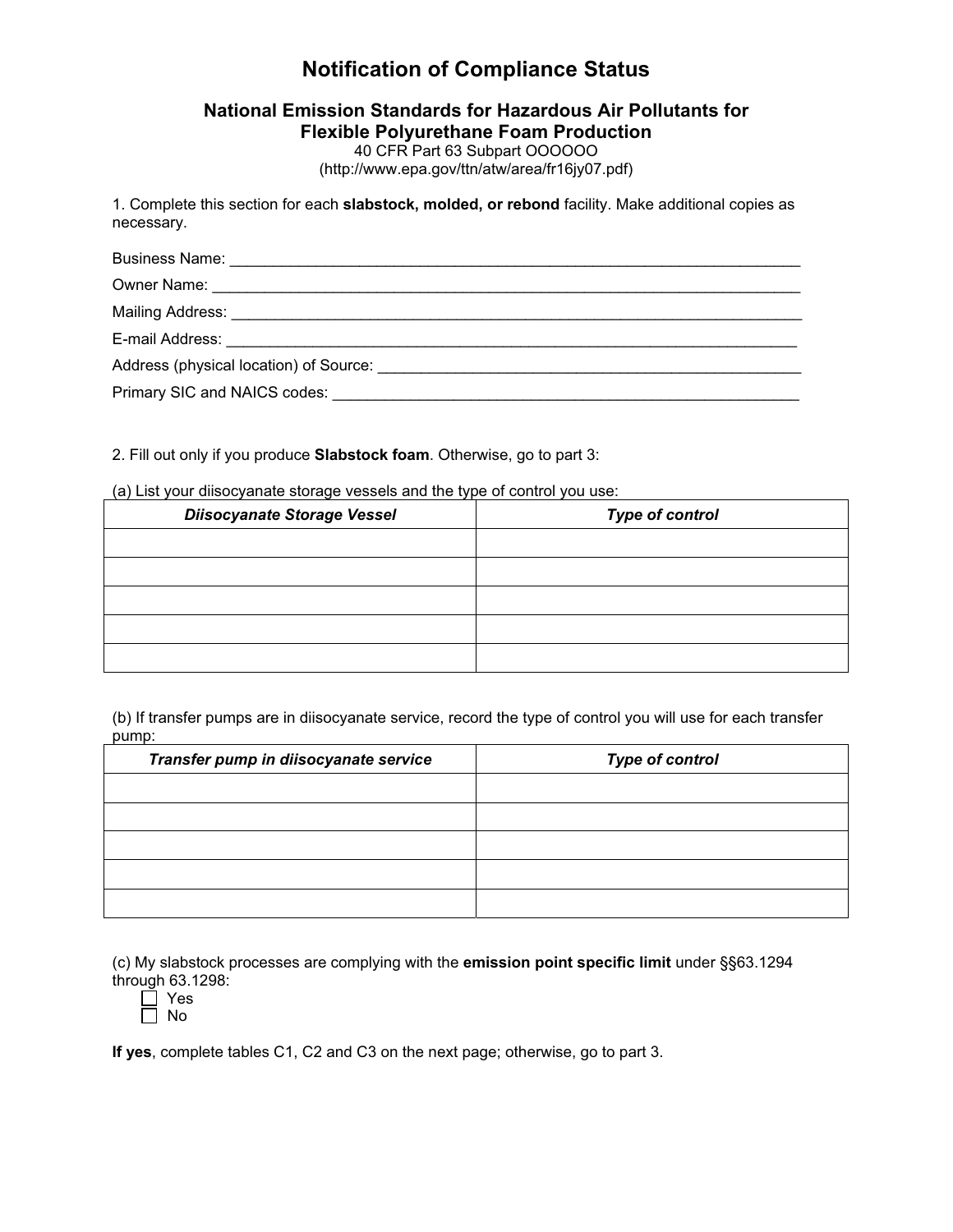(C1) List your Hazardous Air Pollutant (HAP) ABA storage vessels, and the type of control you use:

| <b>HAP ABA Storage Vessels</b> | <b>Type of control</b> |
|--------------------------------|------------------------|
|                                |                        |
|                                |                        |
|                                |                        |
|                                |                        |

(C2) List your pumps, valves, connectors, pressure-relief devices, and open-ended values or lines in HAP ABA service:

| <b>Equipment List</b> | <b>Type</b>                                                                                  |
|-----------------------|----------------------------------------------------------------------------------------------|
|                       | pump $\Box$ valve $\Box$ pressure-relief device<br>open-ended valve or line $\Box$ connector |
|                       | pump $\Box$ valve $\Box$ pressure-relief device<br>open-ended valve or line $\Box$ connector |
|                       | pump $\Box$ valve $\Box$ pressure-relief device<br>open-ended valve or line $\Box$ connector |
|                       | pump $\Box$ valve $\Box$ pressure-relief device<br>open-ended valve or line $\Box$ connector |

(C3) List any modifications you made to equipment in HAP ABA service to comply under §63.1296 [§63.1306(d)(3)(iii)]:

| <b>Equipment Description</b> | <b>Modification Made</b> |
|------------------------------|--------------------------|
|                              |                          |
|                              |                          |
|                              |                          |
|                              |                          |

3. Fill out only if you produce **Molded foam**. Otherwise, go to part 4: *check all that apply* 

My affected source for molded foam complies with §63.1300

 $\Box$  My molded foam processes at the effected source comply with §63.1300

4. Fill out only if you produce **Rebond foam**. Otherwise, go to part 5: *check all that apply* 

 $\Box$  My affected source for rebond foam complies with §63.1301

 $\Box$  My rebond foam processes at the affected source comply with §63.1301

# **Sign this form on the next page. Keep a copy of this form for your records.**